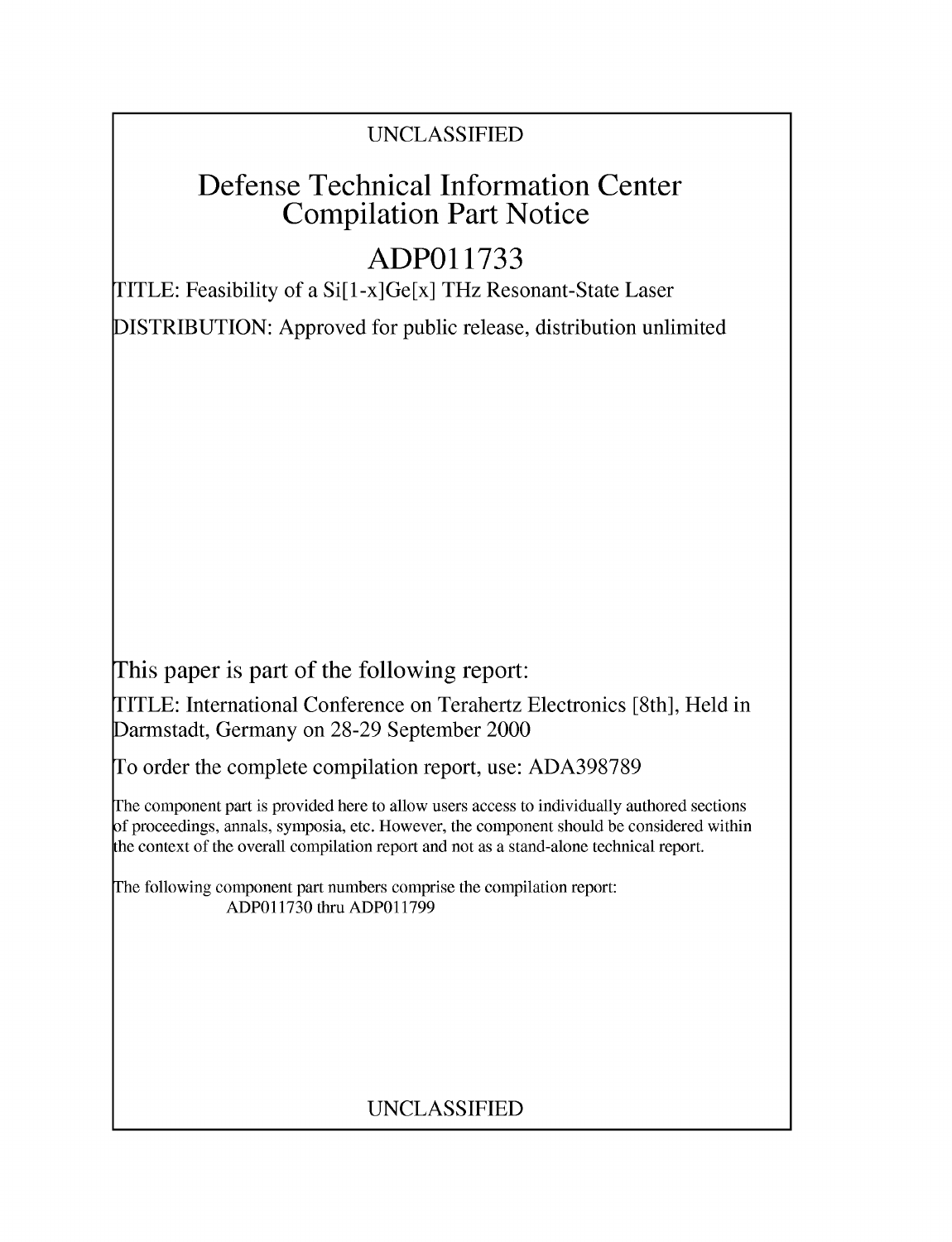# Feasibility of a  $Si_{1-x}Ge_x$  THz Resonant-State Laser

Yu. P. Gousev, I. V. Altukhov, M. S. Kagan, V. P. Sinis, H. K. Olsson, S. G. Thomas, and K. L. Wang

*Abstract* – We report on pulsed THz emission from Si<sub>1x</sub>Ge<sub>x</sub> necessary for creating the resonant state, and the structures. d-doped with Boron  $Si_{1x}Ge_x$  layer was maximum useful stress at which optical phonon-assisted sandwiched between two Si layers grown by MBE on n-type hole transitions to the valence band depopulate the Si substrate. Optical resonator was formed by highaccuracy polishing of lateral facets. Non-thermal emission resonant state. Thus, for Ga- or B-doped Ge, the<br>accuracy polishing of lateral facets. Non-thermal emission operation frequency can be set to any value between  $\$ was observed at electric field  $> 250$  V/cm and pulse operation frequency can be set to any value for the set of the set of the set of the set of the set of the set of the set of the set of the set of the set of the set o duration was  $\lt 1$  µs. We believe the emission is due to the and  $10$  THz.<br>
nopulation inversion of carriers in the Si<sub>r</sub>Ge, quantum An alternative way to realise RSL is to use a p-doped population inversion of carriers in the  $Si_{1x}Ge_{x}$  quantum well. **binary alloy of elements having similar to that of Ge** 

represents, among the molecular gas laser and p-Ge (or **p-** stress, and stimulated emission can be obtained just by Si) laser, a radiation source which can cover the entire adding electric field. frequency range between 2 and 10 THz. Unlike of that of the molecular laser, operation frequency of the RSL can II. HOW A  $SI_{1-x}GE_x$  LASER SHOULD FUNCTION be set to virtually any value within this range. Another Population inversion mechanism in  $Si_{1-x}Ge_x$  should be feature of the RSL is that, due to the origin of population similar to that in Ge. However, conventional  $Si_{1,x}Ge_{x}$ inversion, it requires relatively low electric field which technology processes use for fabrication Si wafers which

Population inversion in the RSL is realised for the states simpler integration with Si-based electronics. In this case, of a shallow acceptor split under external stress. If the  $x$  has to be relatively low, and initial position of the



Fig. 1: Possible optical transitions and distribution function of holes under applied electric field for Fig. 2: Possible optical transitions for SiGe. a case of strained Ge [4].

resonant state. For the case of Ge doped with Ga, external energy levels in  $\mathbf{S}_{1-x}\mathbf{G}_{x}$  is shown in Fig. 2. Here, we assumed that ionisation energy is changed linearly with stress should be above  $\sim$ 3 kbar. Electric field, which is assumed that ionisation energy is changed inearly with also necessary for population inversion, provides emptying the ground state due to the impact ionisation. made correction for the strain effect. In order to create a Schematic diagram for possible optical transitions in this resonant state, the split-off acceptor state must enter the case is given in Fig. 1 [4]. The frequency range covered valence band continuum. Which means, x has to be larger

I.V. Altukhov, M.S. Kagan, and V.P. Sinis are with the Institute of Radioengineering and Electronics of RAS, 103 907 Moscow, Russia. **111.** EXPERIMENTAL RESULTS

S.G. Thomas and K.L. Wang are with the University of California, 66- 147KK Engineering IV, Los Angeles, CA 90095, USA. 20 nm thick d-doped with Boron  $Si_{1-x}Ge_x$  layer was

by the RSL is determined by the threshold stress

structure of valence band, like  $Si_{1-x}Ge_x$ . In such an alloy, I. INTRODUCTION strain is induced internally due to the lattice mismatch. Recently emerged Ge resonant-state laser (RSL) [1-5] Therefore, acceptor levels are split without external

gives a possibility to operate it in the cw regime [4,5]. gives advantages of easier Si (unlike Ge) processing and strain is high enough, the split-off acceptor state enters acceptor state in the energy gap is close to the acceptor ionisation energy in Si. Since the ionisation energy of Ga or B in Si is larger compared to that in Ge, one should induce higher strain to create the resonant state.





the light-hole branch of the valence band and creates a 11 meV in Ge. An approximate diagram for acceptor<br>resonant state. For the case of Ge doned with Ga external energy levels in  $Si_{1-x}Ge_x$  is shown in Fig. 2. Here, we than  $\degree$  0.25. For such a high Ge content, Si  $_{1-x}$ Ge<sub>x</sub> layer Yu.P. Gousev and H.K. Olsson are with the Royal Institute of grown on Si becomes unstable, and realisation of the  $Si<sub>1</sub>$ .

Technology, Electrum 229, 164 40 Kista, Sweden.  $\chi$ Ge $_{\chi}$  RSL seems problematic.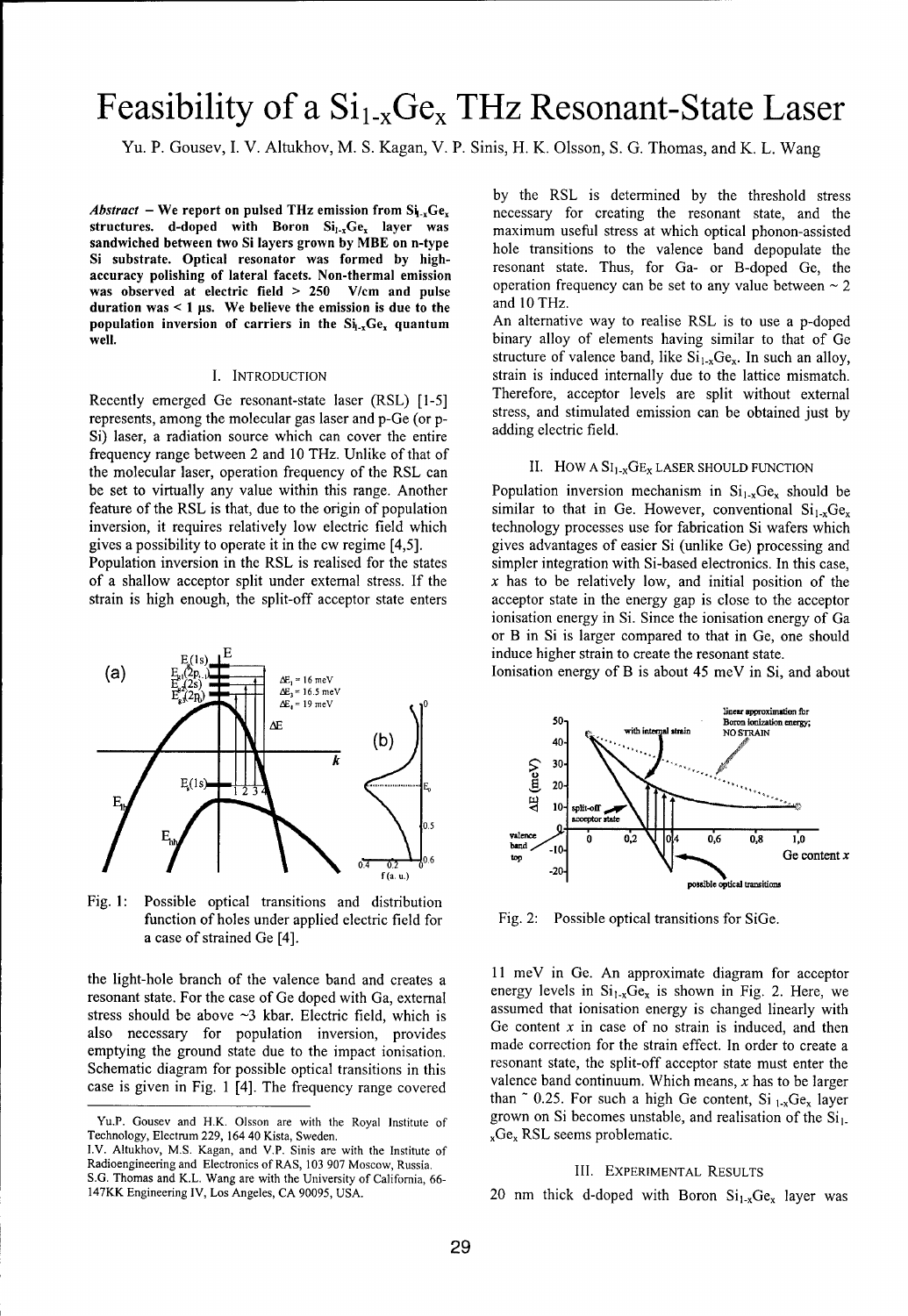

sandwiched between two, 60 and 130 nm thick, Si layers Fig. 5: Frequency characteristics of filters. grown by MBE on the n-type Si substrate;  $x$  was equal to 0.15. Ohmic contacts to the quantum well have been **by** more than an order of magnitude. Since the form of made by the thermal diffusion process. Lateral facets of the registered intensity pulse was identical to that of bias the crystal were high-accuracy polished. Sample view is voltage for pulse duration  $\leq 1$  us we suppos

Measurements of far-IR emission from the samples have believe that observed signal corresponds to the stimulated been made at 4.2 K. Pulsed bias voltage up to  $2000 \text{ V}$  emission from the  $\text{Si}_{1x}\text{Ge}_{x}$  layer. was applied to the sample. Pulse duration was typically The question why stimulated emission is observed at low about 1 µs; repetition frequency 1 to 10 kHz. Both value of x, requires further investigation. Possible voltage and current applied to the sample were measured explanation for the origin of population inversion follows

Emission was detected with a cooled Ge:Ga detector. To arise in the valence band at lower strain due to the avoid RF and near-IR interference, we used a set of tunneling of holes from the split-off acceptor state to the filters; frequency characteristics of filters are shown in valence band, if a transverse electric field is present. The Fig. 5. While the metallic mesh, used as a high-pass filter, latter might be created by the surface charge. was installed permanently, IR Teflon and black polyethylene filters were exchanged for a check if there is any contribution to the signal at frequencies above the  $\sim$  600 range of interest. No IR contribution was found with an

range of interest. No IR contribution was found with an accuracy of 10 %.<br>
Signal voltage, measured across a resistor connected in<br>
series with the detector crystal, was amplified with a low<br>
noise amplifier and registere Signal voltage, measured across a resistor connected in **400 e** Detected Signal (mV) series with the detector crystal, was amplified with a low noise amplifier and registered with an oscilloscope. We **5** 300 found that high-intensity emission appeared at bias  $\frac{1}{2}$  200 voltage between 250 and 700 V/cm (Fig. 6). Signal voltage up to 100 mV before amplification has been **100** 



Fig. 4: Experimental set-up. The set of the set of the set of the set of the set of the set of the set of the set of the set of the set of the set of the set of the set of the set of the set of the set of the set of the se

Above threshold voltage, intensity increased drastically within the High-Frequency Electronics Program.



the crystal were high-accuracy polished. Sample view is voltage for pulse duration **<** 1 ps, we suppose the given in Fig. 3; a **I** Kr coin is shown for scaling, emission is not due to any thermalisation process. We

during the pulse. from temperature dependence of conductivity of SilxGex Block diagram for experimental set-up is shown in Fig. 4. quantum wells presented in [6]. The resonant state can



Fig. 6: Current-voltage characteristic and detected signal.

### IV. CONCLUSION

generated by  $Si_{1-x}Ge_x$  quantum wells at low temperatures Pulsed bias  $\downarrow$  Registration  $\bigcap$  if a high-quality optical resonator is used for optical  $\left\{\text{electronic} \right\}$  confinement. The non-thermal origin of emission proves feasibility of a  $Si<sub>1-x</sub>Ge<sub>x</sub>$  resonant-state laser.

observed. We believe that difference in the threshold The work was supported by Wenner-Gren Foundation voltage was due to the poor quality of ohmic contacts, and by the Foundation for Strategic Research (SSF)